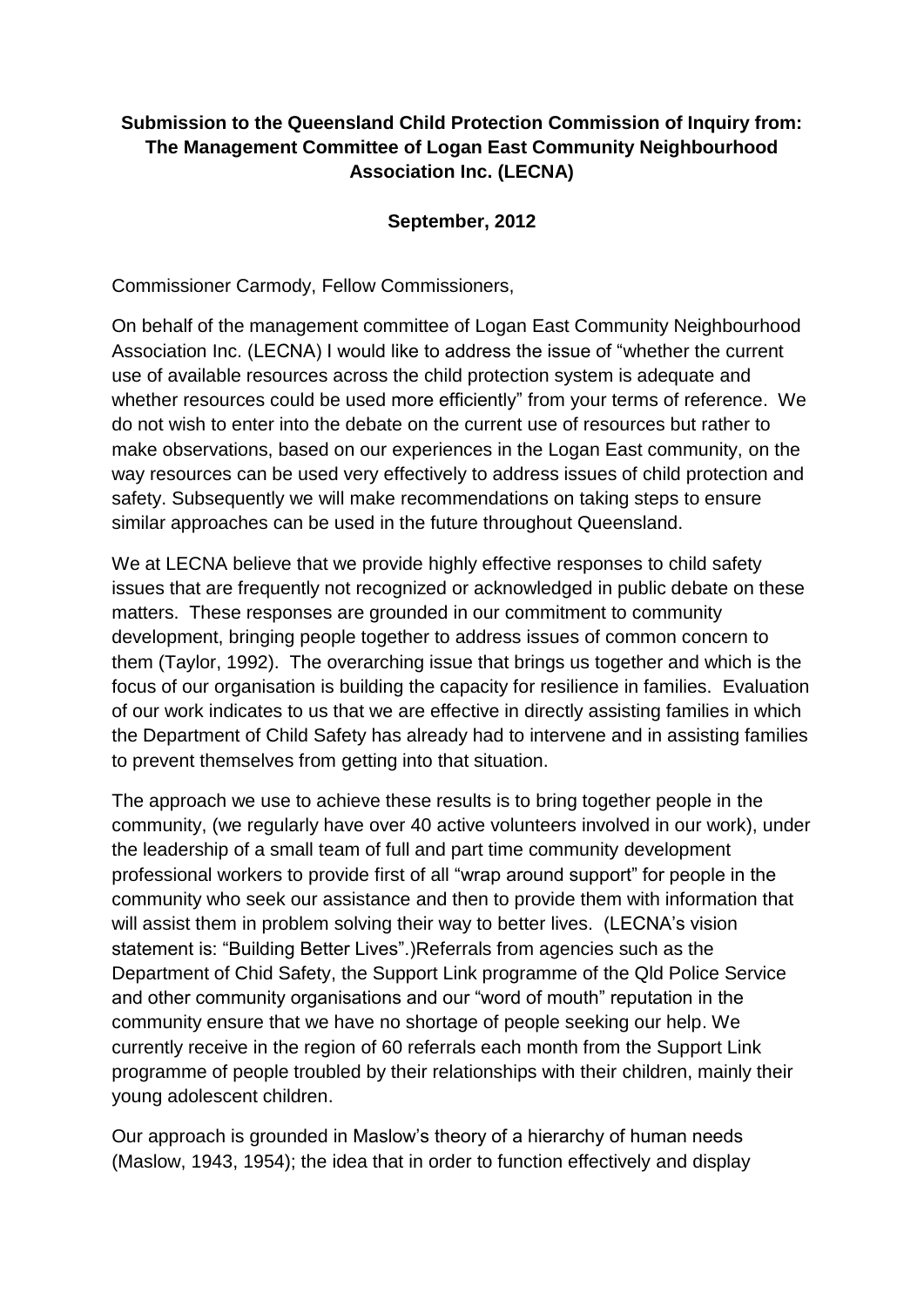qualities like morality, creativity, spontaneity, problem solving, lack of prejudice and acceptance of facts, people must have their physiological, safety, love/belonging and esteem needs met. If their basic needs are being met then people are in a position to take on board and make use of information from educational, counselling and other support services which assist them in pursuing the goals of self-actualization that are consistent with healthy and productive family lives.

In collaboration with the Commonwealth Government, the Good Shepherd Foundation of Australia and the National Australia Bank, LECNA provides services such as Emergency Relief and No Interest and Low Interest Loan programmes which assist people in meeting the physiological and material needs of their families. (It is possible that demand for our emergency relief programme, which is already stretched at times, will increase following the Qld. Government's decision to cease funding of similar programmes by other providers in Logan.)

We strive to meet the psychological needs for safety, belonging, love and esteem of people who look to us for help by the way we seek to involve them in our sense of community and the respectful ways in which we behave towards them. Feedback we commonly and consistently get is that people who come to us feel much more comfortable in working with us than they do when they seek assistance from government agencies and larger organisation. We see this as being a direct function of our deliberate policy of placing "respect" at the centre of our organisation's values and of the way we do all our work.

In practical terms we pursue respectful relationships with our community through a Life-skills Education programme [\(Rolls, 2006,](#page-3-3) [2012\)](#page-3-4) developed and presented by David Rolls, B.Soc.Wk. The programme is run in a series of 10 weekly 2 hour sessions. They are repeated four times each year and people are invited to, and frequently do return to participate in the series more than once. The content of the course includes:

- Understanding and managing our emotions and behaviours
- Anger management
- Understanding our relationships (Ways of Loving)
- Understanding and managing inter-personal communication
- Managing conflict
- Assertiveness and empathy
- Parenting and the impact of our being parented
- Understanding and managing grief and separation

The focus of the course is upon giving people information that they can use to better understand and manage themselves and build their capacity for building and maintaining respectful relationships with others. David has been running this programme at LECNA for some sixteen years now. All of the permanent staff at LECNA and a majority of our volunteers have participated in it. We believe that we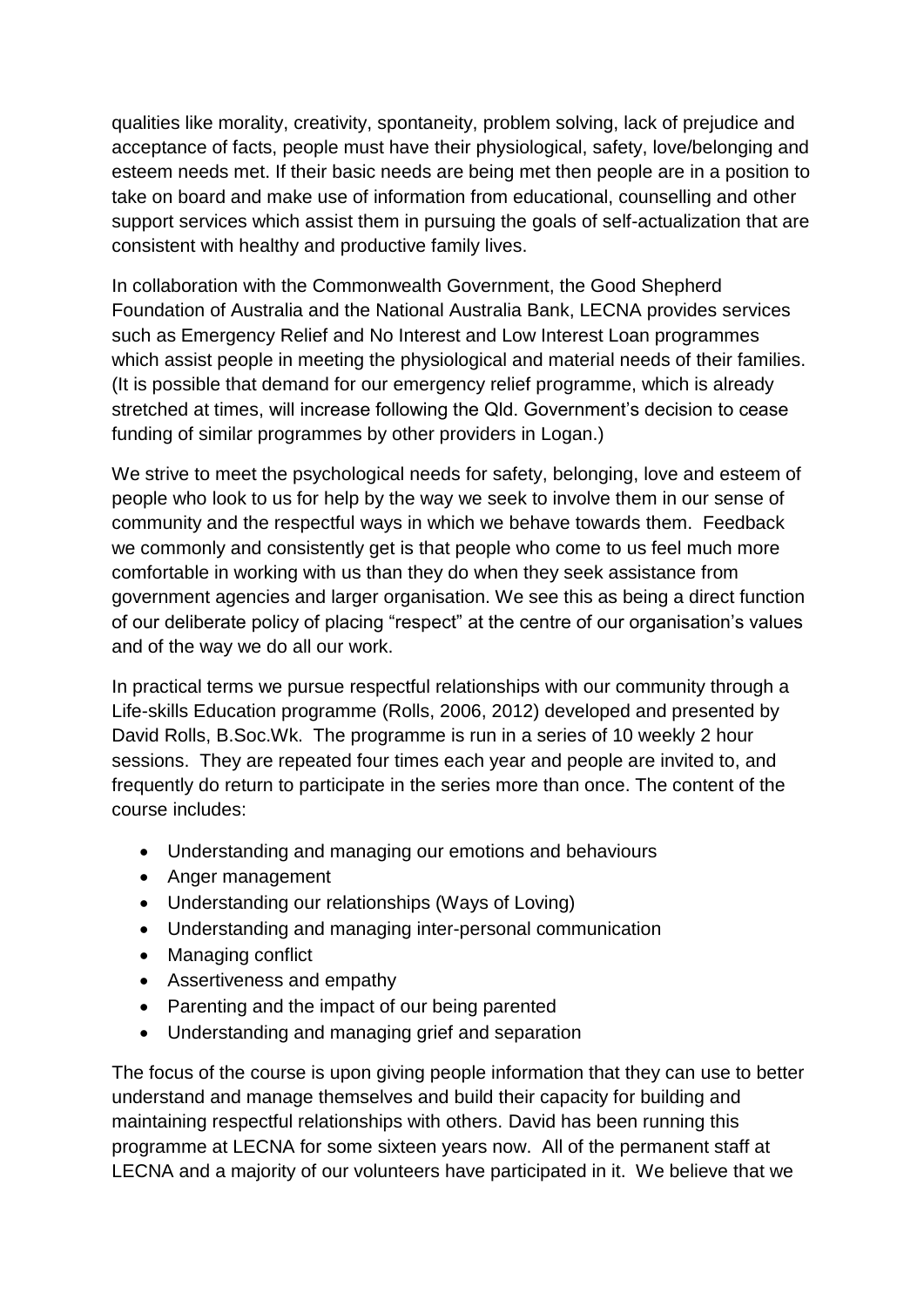have ample evidence that it has had a significant impact upon the culture of our organisation and subsequently upon the outcomes we are able to achieve.

This same course provides the final and vital element in our "wrap around" approach to assisting people. Having put in place supports that go some way to helping people to meet their physiological, material and psychological needs we use David Rolls' Life-skills programme to provide them with information that will assist them in the self-actualization processes needed to form healthy family relationships. Clients participating in this programme also have the individual support of one of a team of trained volunteer mentors under the leadership of one of our community development officers and access to counselling and other support services. Together, all of this operates under the name of our K.N.I.T. (Knowledge, Networking Information and Training) programme which has operated at LECNA for nearly seven years now with funding from FaHCSIA (the Commonwealth's Department of Families, Housing, Community Services and Indigenous Affairs).

A wide range of people participate, the great majority of whom report finding it extremely useful in helping them to improve the quality of the relationships they have with their families. The average number of participants at any one time in 2012 has been approximately 32 people. Allowing for people who return to take part in the 10 week blocks a number of times; we conservatively estimate that in the past six years over 500 families have accessed the programme. They include parents in families where the Department of Child Safety have intervened and taken children into care. Over the years many of these people have managed to re-establish functional relationships in their homes. They also include many people who are seeking to prevent problems they face in their family lives reaching such extreme levels. The number of people accessing this programme is significant.

Some measure of the success that the KNIT programme has had over the years can be found in the fact that evaluations carried out, both by LECNA and outside agencies, have satisfied FaHCSIA that they should re-fund the programme four times. Current arrangements are in place until mid-2014. By then the total amount expended on the programme over eight years will be in the region of \$1m. The evidence that the decisions to expend public money in this way are based upon includes the sort of feedback from participants which is attached as an appendix to this submission. It is interesting to note that many people who make the kinds of comments made in this sample include those who have attended other, well regarded parenting programmes. They consistently tell us that they find KNIT much more useful than anything they have found previously.

As a result of this kind of work LECNA has established an excellent reputation in the Logan community and in informed community work circles throughout both Queensland and the rest of the nation. We consider our work to be an outstanding example of what can be achieved by a small, locally based community neighbourhood organisation adopting a community development approach focused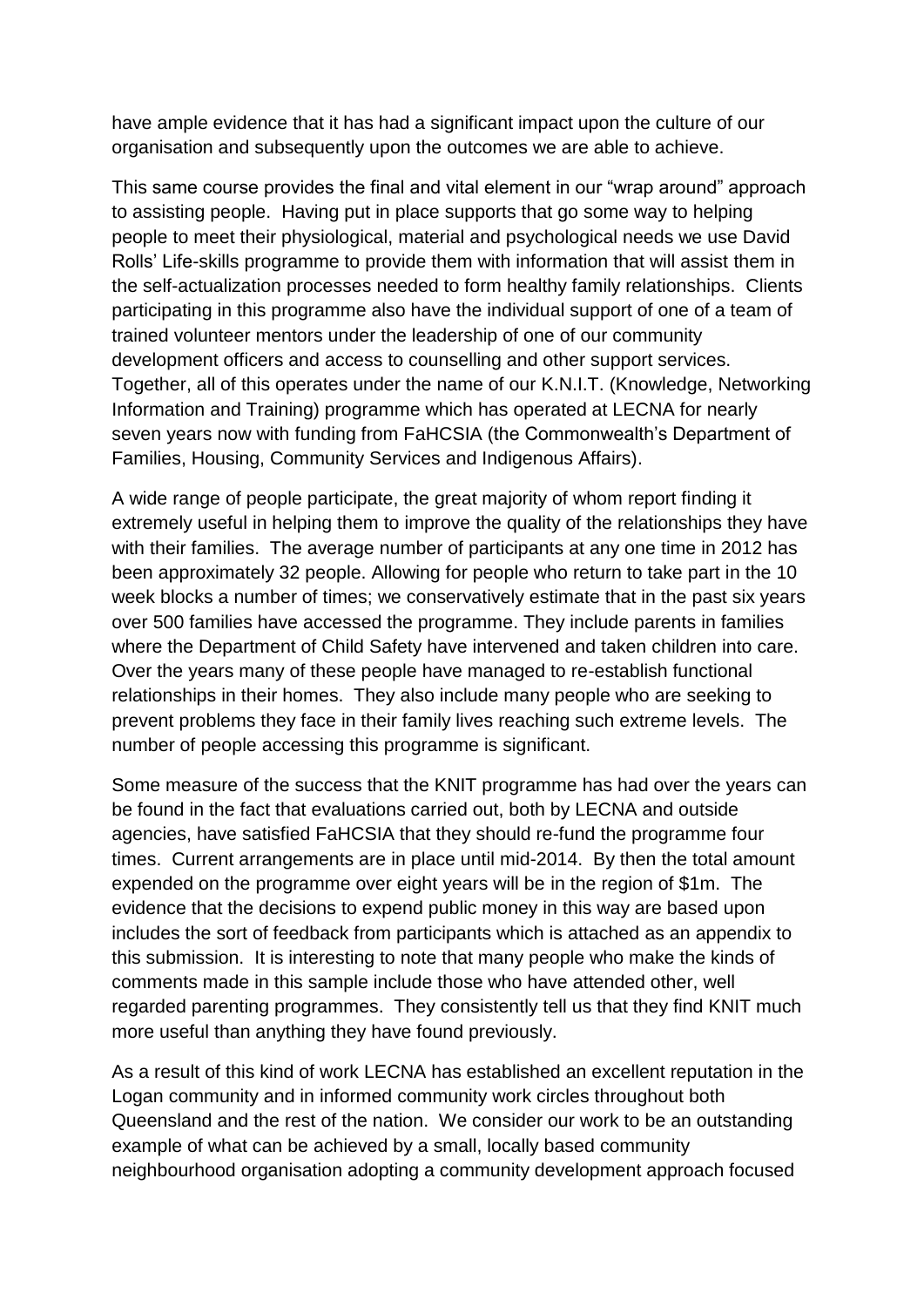on building the capacity of families for resilience. We would point out this this is achieved for the expenditure of a relatively small financial investment (LECNA's total annual budget is less than \$½ million of which the Qld Government's current contribution is less than \$135 000).

Based on the evidence of these experiences we, the management committee of LECNA, recommend the following to you:

- 1. That overt steps be taken to devote significant resources to policies and programmes that are focused upon the capacity for resilience of families with the aim of both preventing the need for intervention by government and restoring functionality to families where intervention has been necessary.
- 2. That strong consideration be given to acting and building upon the findings and recommendations of the research report commissioned by Peakcare in 2009 entitled: "The Case for Sustainability of Small NGOs within the Child Protection Sector in Queensland." [\(Wiseman, 2009\)](#page-3-5)
- 3. That appropriate departments in the Government of Queensland be encouraged to seek out, verify, document, support (logistically and financially), publicise and seek to replicate as part of government policy and programmes in other places, exemplar models of community development work like that being carried out at LECNA as noted in the submission above.

Thank you for reading and considering our ideas, we trust that you find them to be of value. Please to not hesitate to contact us should you have any questions or if you require our assistance in any way. We wish you well in your work.

Roger Marshall LECNA Management Committee Member

## **References:**

- <span id="page-3-1"></span>Maslow, A. H. (1943). A theory of human motivation. *Psychological Review, 50*(4), 370-396.
- <span id="page-3-2"></span>Maslow, A. H. (1954). *Motivation and personality*. New York: Harper.
- <span id="page-3-3"></span>Rolls, D. J. (2006). *Life-skills education programme or educating the heart.* Brisbane: Author.
- <span id="page-3-4"></span>Rolls, D. J. (2012). Counselling/Therapy, Mediation and Training Services, from <http://www.davidrolls.com.au/>
- <span id="page-3-0"></span>Taylor, M. (1992). *Signposts to community development*. London: Community Development Foundation.
- <span id="page-3-5"></span>Wiseman, R. (2009). The case for sustaining samll NGOs in the child protection sector. Brisbane, Qld: Peakcare, Queensland from: http://www.peakcare.com.au/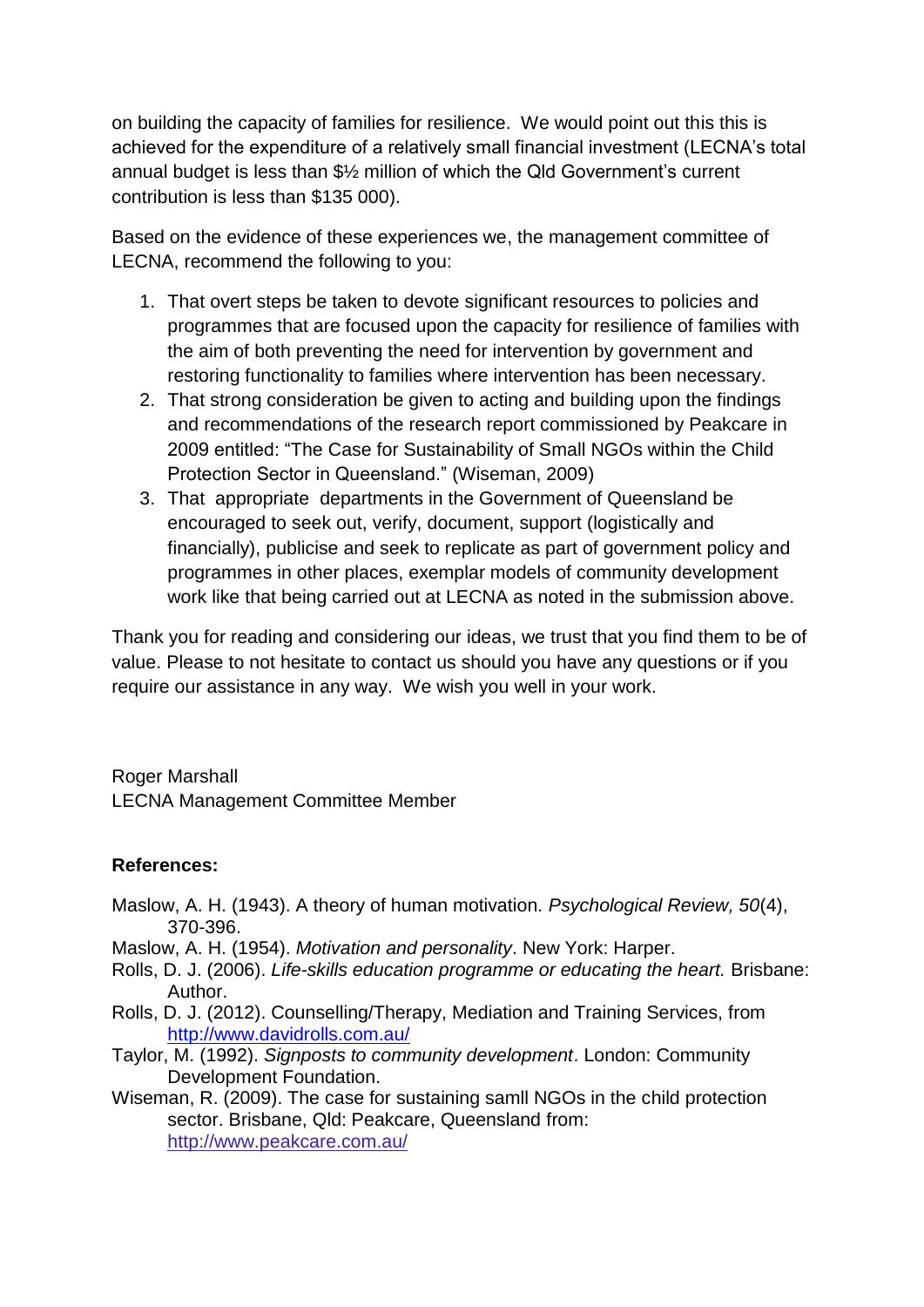## **Appendix: Typical Participant Feedback to KNIT Programme**

Before I would get cranky at the kids and now I am aware of my tone of voice. I am still a work in progress but I have learnt to think all the time before I react.

I did this to improve my relationship with my son. Respect chair comes into my lounge room. I have more self-awareness. I have learnt how to process my reaction to certain problems and triggers. The course has also helped me see what has worked and what hasn't. I intend to do KNIT again.

"That's just the way (I am /think)" concept has been very powerful in changing the way I think. It has made me aware that nobody can change me, I am the only one who chooses to do that; and now, thanks to KNIT, I have the steps to do this effectively.

Thanks to David and Colleen who have supported me through homelessness and now I have a job. I have learnt in my relationship I can't force someone to love me. Everything is coming together now and I'm at peace with my new knowledge provided from the program.

It is a great program which includes interesting topics of self-awareness and selfmanagement. I also learnt that we can't dwell on negatives. We all have the capacity for joy and happiness, it's hard to change but worth the journey.

.

Four kids oldest 5yrs. Wanted to learn how to be a better parent, and I think I know how to do that now. I felt that I have made a change in my house especially with my husband.

> The information has been very valuable. I am thinking differently about things and learning to build a friendship with my son who is 23.